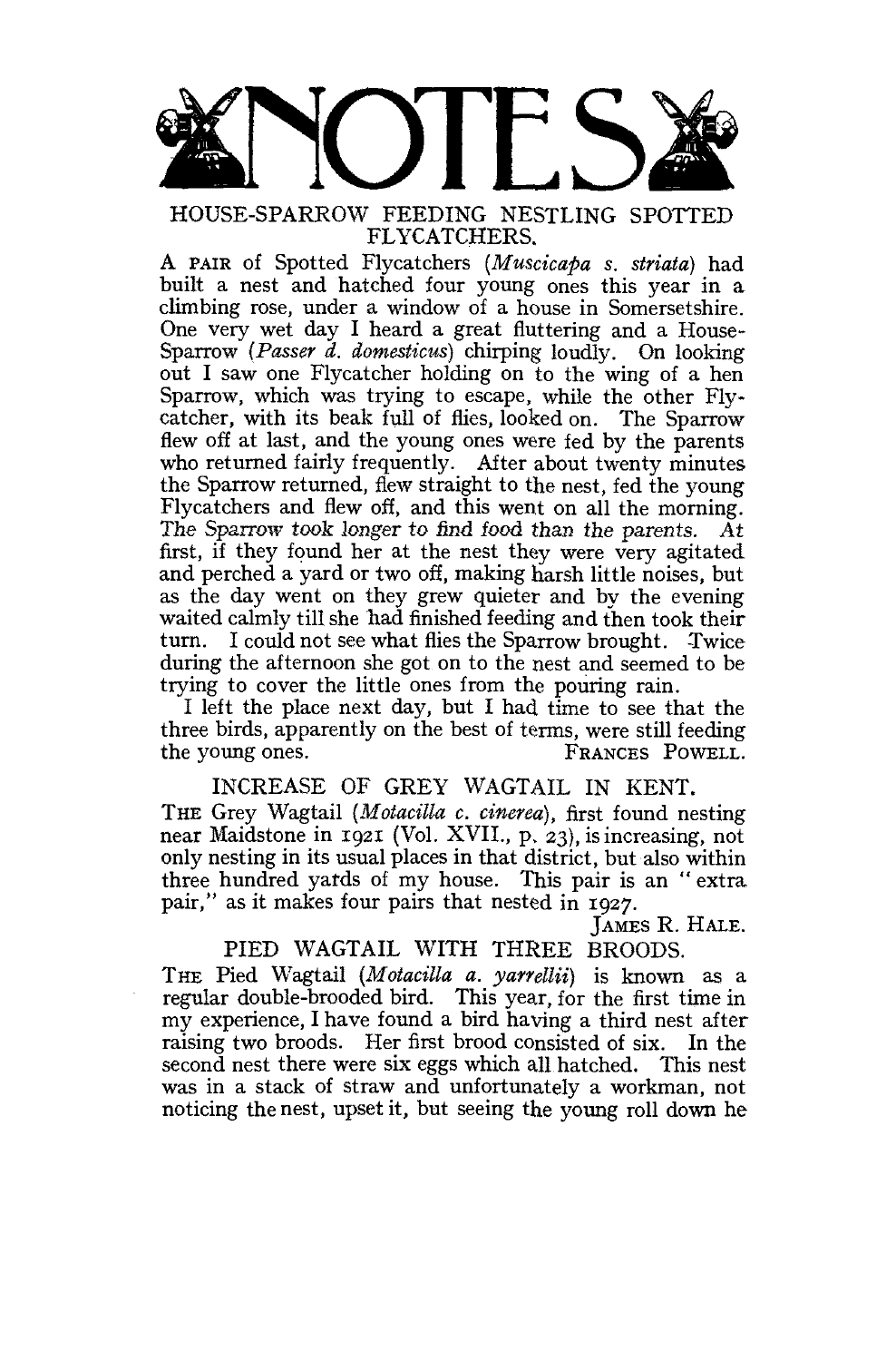made a hollow in the side of the stack and placed four of the young in it, not seeing the other two. These four were brought up all right by the parents. In July the birds made a third nest in the same stack and now the hen is sitting on five eggs. J. H. OWEN.

[In the *Prac. Handbook,* I., p. 208, I stated that two broods were usually reared, " sometimes three." Instances of the latter are recorded by E. H. Rodd *(Zool.* 1878, p. 28) ; by Lt.-Col. E. A. Butler *(Zool.* 1903, p. 313), and by E. G. B. Meade-Waldo *(British Birds,* II., p. 130). Probably most of the August nests occasionally met with are third broods.— F. C. R. JOURDAIN.]

#### WATER-PIPIT IN DORSET.

IN *British Birds,* Vol. XIX., p. 22, I recorded the occurence of a Water-Pipit *(Anthus s. spinoletta)* at Weymouth on April 4th and 6th, 1925. On March 19th, 1926, I saw a single bird in exactly the same spot as in 1925, and on March 20th two in the same place. These were observed up to March 20th. On April 2nd, 1927, I saw another bird within a mile of the same spot. After looking through a series of skins of *A. s. spinoletta* and *A. s. littoralis,* both from a private collection and in the British Museum—though it must be admitted that extreme types of the latter (if correctly named) much resemble the former—I have come to the conclusion that the Weymouth birds were certainly examples of *A. s. spinoletta* for the following reasons:—The under-parts were quite unmarked with any spots or streaks, a lot of white was sometimes displayed in the tail during flight, and the broad white eyestripe was *very' conspicuous indeed.* All the birds were in breeding plumage. I may add that I watched the birds at close range with strong prism glasses. This apparently regular spring migration of this species along the Dorset coast does not seem to have been yet recorded.

F. L. BLATHWAYT.

#### MARSH-WARBLER IN DEVON.

ON May 26th, 1925, and five subsequent days, by an estuary in south-east Devon, I had the good fortune to study at close range a Marsh-Warbler *(Acrocephalus palustris).* I sat about ten yards away while the bird poured forth its astonishing song, literally by the hour, with very few breaks. One spell of song lasted for fifteen minutes without a single pause, and during the six days, on one of which my wife was with me, I heard clear imitations of no less than nineteen species. Several times I had a good view of the hen, and confidently expected to find the nest.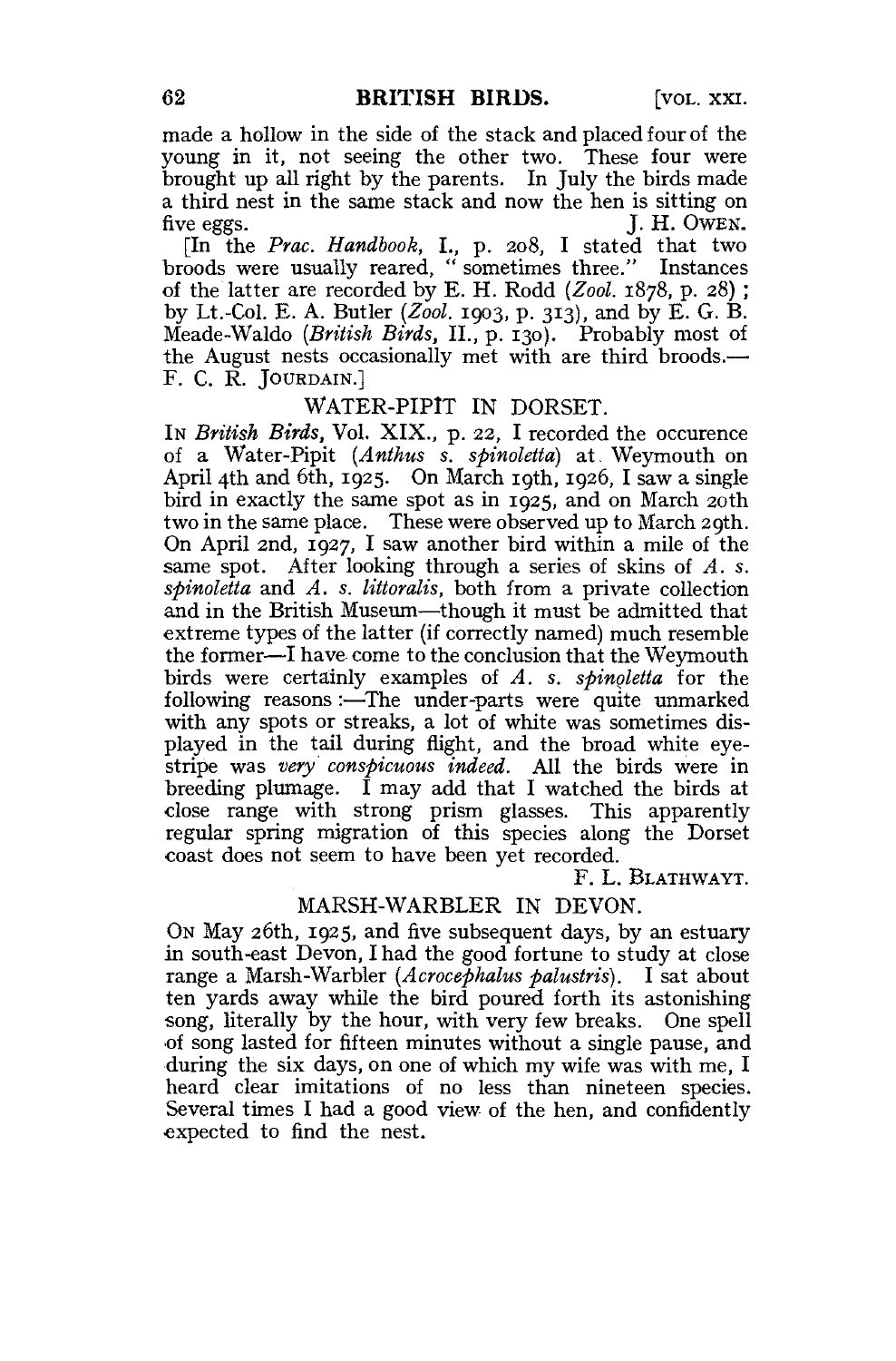# VOL. XXI.] **NOTES. 63**

Unfortunately, on June ist I had to go away, and when I was able to revisit the spot on June 15th there was no sign of the Marsh-Warblers. What had happened during my absence I do not know. Since then, I regret to say, they have not reappeared.

This is, so far as I am aware, the first recorded instance of e Marsh-Warbler in Devon. W. WALMESLEY WHITE. the Marsh-Warbler in Devon.

MARSH-WARBLER NESTING IN KENT.

IN Vol. XX., p. 74, I recorded the breeding of the Marsh-Warbler *(Acrocephalus palustris)* in the Medway Valley in 1926. In 1927 it has again nested near Maidstone in almost the same place. This bird is certainly On the increase.

JAMES R. HALE.



# UN-DOMED WILLOW-WARBLER'S NEST.

ON May 16th, 1927, in company with Capt. A. W. Boyd, a nest was found in a Buxton wood that we considered was sufficiently uncommon to warrant its being recorded.

It was the nest of a Willow-Warbler *(Phylloscopus trochilus),*  constructed under a stone, with the usual outer building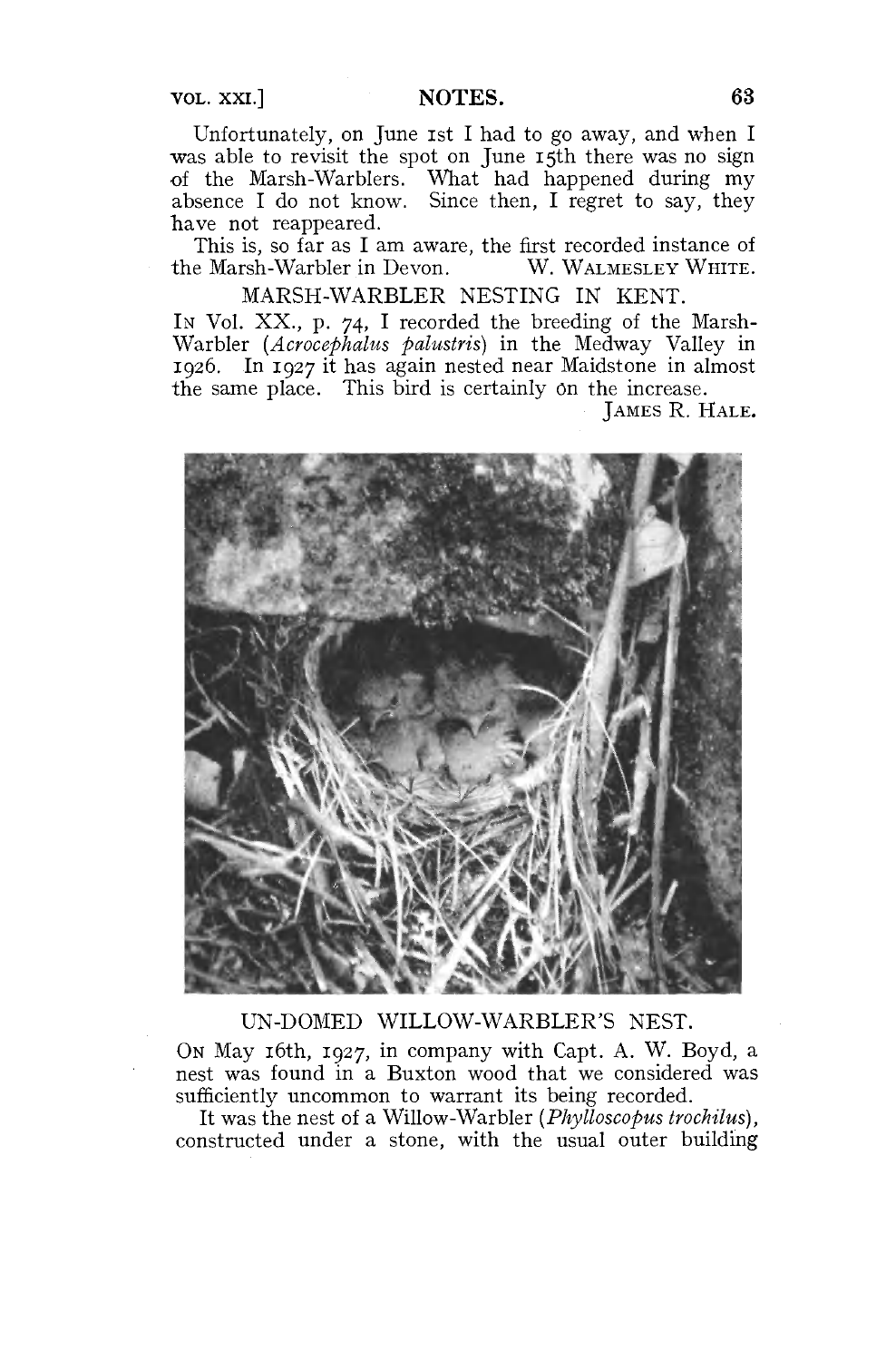material of dry grass and generous lining of small feathers, but without the customary dome. Instead, the stone served as an effective roofing. Four days later, when the photograph was taken, the nest contained fully-fledged young and was much more open and conspicuous than on our previous visit. JOHN ARMITAGE.

[I found an exactly similar nest in East Finmark in 1901.  $-N.F.T.$ ]

[Nests of the Willow-Warbler have been occasionally recorded from among rocks. See *Birds of Yorkshire,* I., p. 85 ; also in a hole in a wall, two feet from the ground *(Zool.* 1892, p. 112}. Mr. W. S. Medlicott has also recorded a Wood-Warbler's nest in a rabbit burrow which was not domed *(British Birds,* II., p. 380).—F.C.R.J.]

# BLACKBIRD AND SONG-THRUSH LAYING TOGETHER.

ON April 11th, 1927, I found at Linton, Kent, a nest of a Blackbird *(Turdus m. merula)* containing two Blackbird's eggs and four of a Song-Thrush *(T. ph. clarkei)*; on April 14th the nest contained three Blackbird's and four Song-Thrush's eggs.

On May 3rd the nest held three young Blackbirds and two Song-Thrush's eggs which, on examination, appeared to be infertile.

I was able to visit the nest only on the three occasions mentioned, and, unfortunately, I did not see an adult bird actually at the nest, but, whilst I was there on May 3rd, a Song-Thrush continually uttered its alarm note, and generally behaved in such a way as to lead me to believe that it was acting as parent to the brood. WALLACE WOOD. acting as parent to the brood.

#### LARGE CLUTCHES OF ROBIN'S EGGS.

FOUR to six is the recognized number of eggs to find in the nest of a Robin *(Erithacus r. melophilus),* but as many as seven is not really rare. On two occasions I have found nine. In the first case, many years ago, the eggs might be divided into three sets of three ; these differed so much in appearance as to seem like the produce of three different birds, although I am strongly of the opinion that they were all laid by one bird. Unfortunately, the nest was destroyed by vermin before I could be absolutely certain, but I only saw two Robins near the nest, which was in a very lonely lane in Shropshire. In 1916 a Robin laid nine eggs in a nest in the ivy round the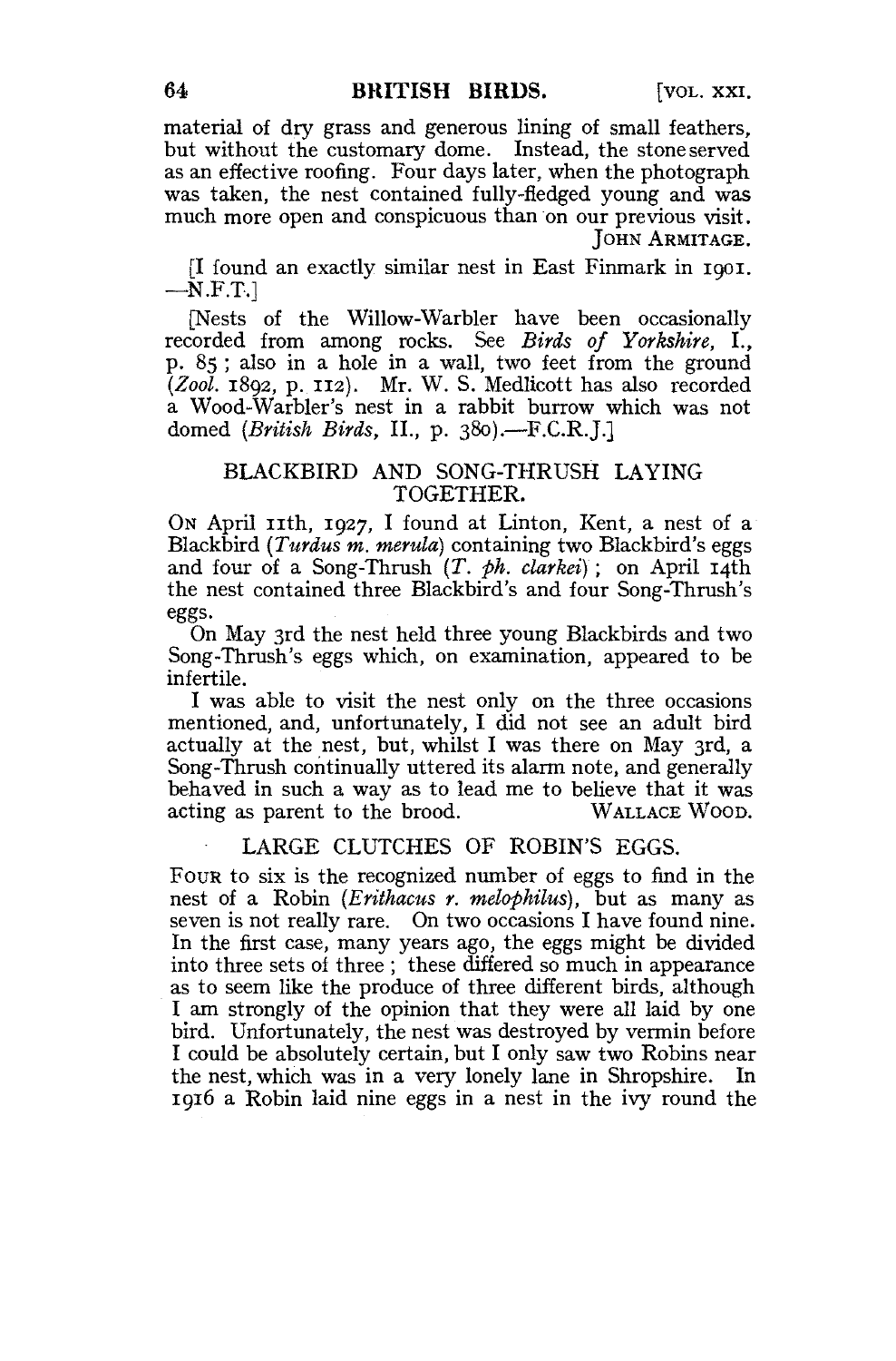back door of Old School House at Felsted. These were all absolutely alike and were almost spherical. Five were infertile, one chick died in the shell and three young were reared. In 1927 I found two Robins laying in the same nest in a straw stack at Ley Priory; each laid five eggs and then one bird held possession of the nest. J. H. OWEN.

[In addition to the two cases of nine eggs reported by Mr. Owen, four other instances are known to me, one of which is recorded in *British Birds,* VIII., p. 74. The late E. B. Dunlop Smith found a clutch of ten eggs at Windermere, and twelve eggs in one nest (probably by two hens) were reported by Miss B. Johnson to the Carlisle Ent. and N. H. Soc. in 1895.—F.C.R.J.]

BRENT GOOSE IN ANTRIM IN JUNE.

ON June 26th, 1927, I saw two Brent Geese *(Branta bernicla)*  swimming in the sea near Carnlough, co. Antrim. I had with me Mr. C. B. Horsburgh, a well-known Ulster naturalist, and another companion, a keen wild-fowler, and we all identified the birds. Through my binoculars we could see the white " ring " marks on the neck. We were all surprised at seeing Brent Geese at this time of the year, as the species had left Strangford Lough (co. Down), where we usually find them in the winter, at least six weeks before.

R. L. HENDERSON.

# EIDER IN CARNARVONSHIRE IN JUNE.

As there does not appear to be any record of the occurrence of the Eider *(Somateria m. mollissima)* in Carnarvonshire, it may be worth noting that on June 11th,  $1927$ , I had under observation a fine drake which was resting on a low, halfsubmerged rock at the foot of the Great Orme's Head. I got to within fifty yards of the bird and had a splendid view of it through my binoculars, noting its main characters—black under-parts, tail and crown, white back, neck and throat with greenish stripes on its neck, creamy breast and straight forehead and bill. With the object of ascertaining whether the bird was in some way disabled I purposely disturbed it from the rock. It dropped heavily on the water and paddled quickly out to sea, only, however, to return to the same rock within a quarter of an hour. It was certainly less nervous than other ducks and did not object to the presence of a grey seal which put its head out of the water quite close to the bird. RICHARD W. JONES.

[Two Eiders were recorded as seen in Colwyn Bay on March 15th, 1913, *vide* Vol. VII., p. 23.—EDS.]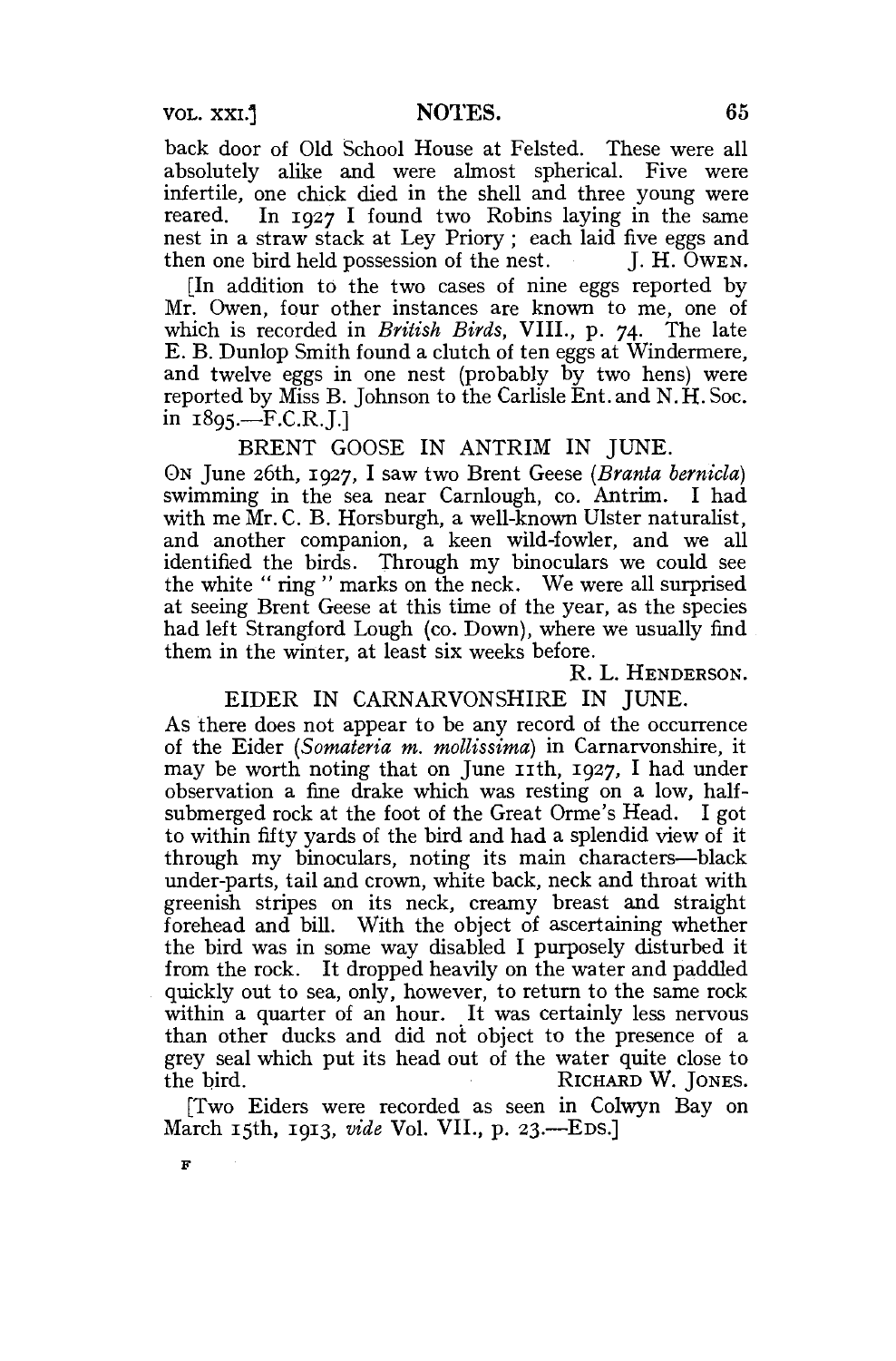#### FULMAR BREEDING IN DURHAM.

ON July 17th, 1927, I saw a Fulmar *(Fulmarus g. glacialis)*  brooding a nestling, still in down, on the cliffs at Marsden, near South Shields. For some time Fulmars have been frequenting Marsden Bay and occasionally Frenchman's Bay, which is a little further up the coast. Though a resident informs me that they were here three seasons ago, this is the first proof available of their actually breeding here.

Last year (1926) the largest number of Fulmars I saw was about twelve in June, but as nine were reported to have been shot in mid-July and the last seen was on July 22nd, it is doubtful whether any young could have been reared.

This year (1927) on February 9th a hen with a well-developed ovary was brought to me and was said to be one of four at Marsden. The largest number seen this year was on May 1st, when eight were seen at Frenchman's and fourteen at Marsden. One pair was seen mating (May 1st), though the majority seemed to be non-breeding birds. On July 17th, when the young one was seen, only four or five others still remained.

C. NOBLE ROLLIN.

## INCREASE OF GREAT CRESTED GREBE IN KENT.

WITH reference to my note on the Great Crested Grebe *(Podiceps c. cristatus)* nesting in Kent (Vol. XIV., p. 44), it is more than holding its own near Maidstone. In 1927 twentyone birds were seen before they started nesting. A pair which I call the " original pair " had a full clutch of eggs in the first week in April. This nest was out in the open near the bank with no attempt at concealment. As far as I can judge, eight pairs nested this year. On this piece of water no Wild Duck has been known successfully to rear its young, the pike destroying the ducklings, but the young Grebes survive ! I should be glad to know how they manage to escape from the pike. JAMES R. HALE.

[The Great Crested Grebe was recorded as having nested for the first time in Eastwell Park in 1919 and it was reported in the *Kentish Express* (1.ix.23) that two broods were reared in 1923. On April 26th, 1927, I found six pairs on the water. Two birds were sitting on nests, each within a few yards only of the bank, one sheltered by an overhanging willow, the other without cover of any kind. The latter bird and nest were most conspicuous and could be seen from a great distance. —N. F. TICEHURST.]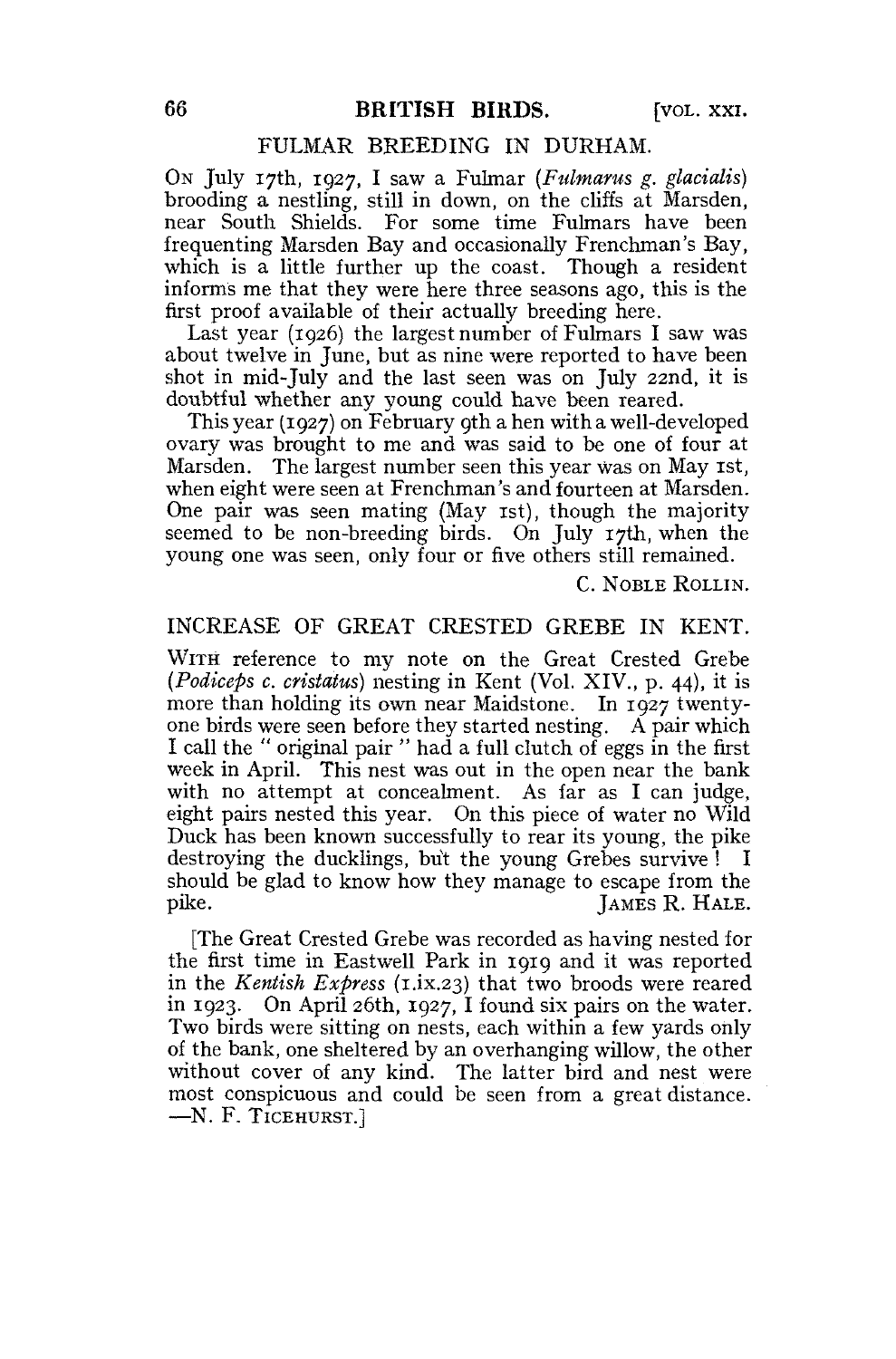VOL. XXI.] **NOTES. 67** 

## BEHAVIOUR OF NESTING BIRDS IN FLOODS.

WITH reference to Mr. Owen's note on the behaviour of nesting birds in floods *(antea,* p. 46), the following case may be of interest.

In May, 1924, I found in Holland a nest of a Black-tailed Godwit *(Limosa I. limosa),* with four eggs, on a tussock of grass in a small pool of shallow water. During some days there was a great fall of rain and the water rose considerably, but when visiting the nest again I found it built up several inches and the eggs quite dry and warm.

The nest contained then only three eggs, but the fourth was found below the new material on the old bottom.

Later on the water went down again and the nest was then at least eight inches above the surface. FR. HAVERSCHMIDT.

#### WOODCOCK NESTING IN BUCKINGHAMSHIRE.

WITH reference to my note in Vol. XX., p. 26, the Woodcock *(Scolopax r. rusticola)* has again been found nesting in north Buckinghamshire. A nest of four eggs was discovered in Ravenstone Wood this spring by wood-cutters. Unfortunately, it was reported later by the keeper that the eggs had been " eaten by mice." H. L. COCHRANE.

#### EARLY NESTING OF WOODCOCK IN NORTHUMBERLAND.

WE found the first sitting Woodcock (Scolopax rusticola) at Alnwick on March 18th, 1927. This is two days earlier than the previous recorded date for this district. H. L. MCLEAN.

#### RED-NECKED PHALAROPES IN NORFOLK IN SUMMER.

ALTHOUGH a few Red-necked Phalaropes *(Phalaropus lobatus)*  pass through north Norfolk in the early autumn, I have not heard of a spring or summer record during the last fifteen years or more. A pair, however, turned up in the Salthouse Marshes on June 5th, 1927, and stayed two days.

CLIFFORD BORRER.

## SANDWICH TERN BREEDING ON NORTH RONALDSHAY.

ON page 704 of Vol. II. of *A Practical Handbook of British Birds,* under Sandwich Tern *(Sterna s. sandvicensis),* there occurs this footnote :—

" The Rev. J. R. Hale informs us that it breeds on Sanday and not North Ronaldshay, as stated in Saunders's *Manual."*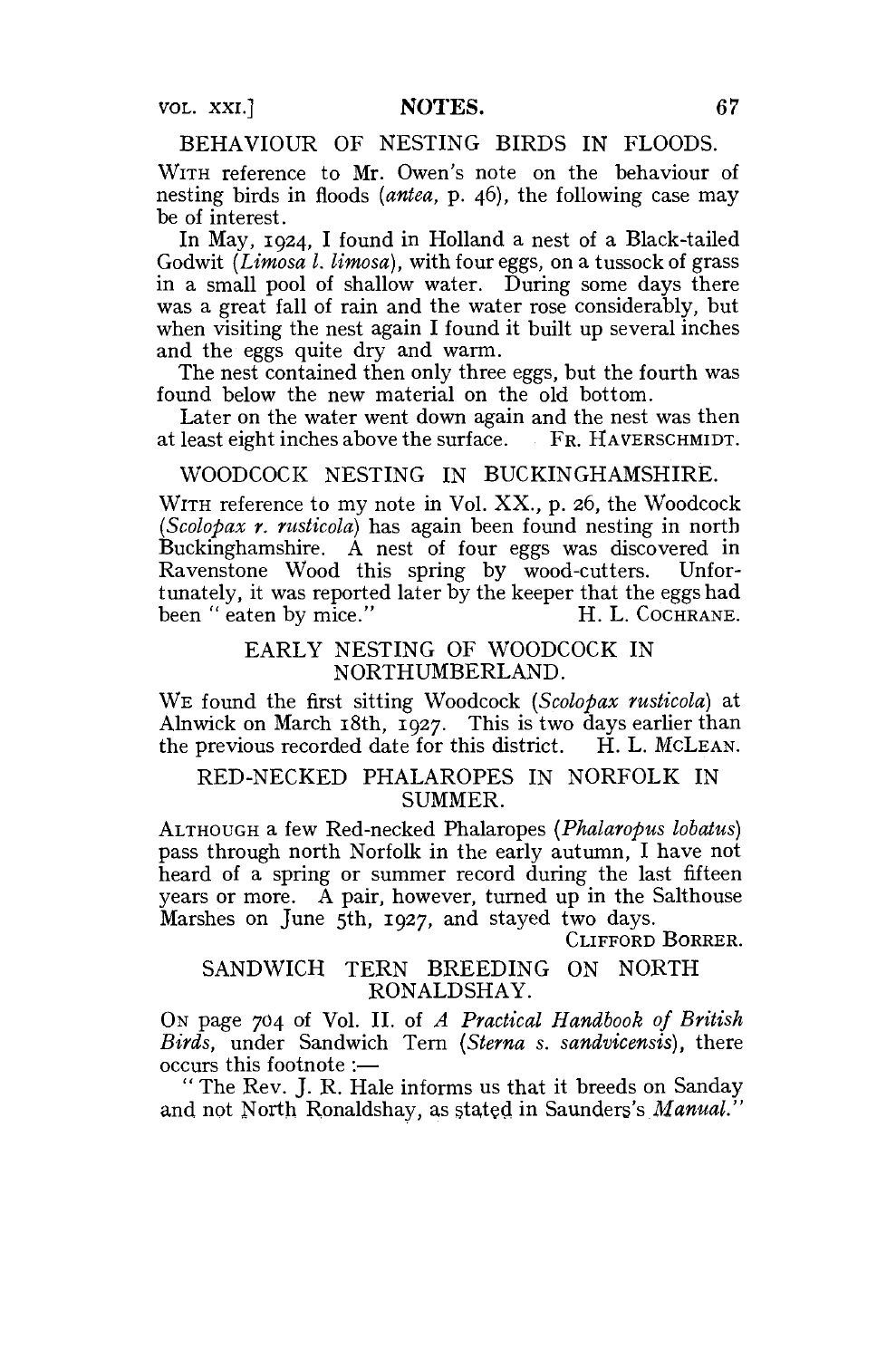The statement in Howard Saunders's *Manual* is, however, correct, and refers to the discovery, on North Ronaldshay, of a small colony of Sandwich Terns, which the late Allan Briggs and myself found breeding there in 1893. There were, in all, eleven nests—one containing three eggs and the remainder two each. I should be glad, if it is possible, to have this correction made in future editions, as I believe that this was the first known colony in the Orkney Islands.

A. H. MEIKLEJOHN.

[We are glad to publish the above, or, indeed, any other correction of statements in the *Handbook.* Mr. Hale informs us that there was a very large colony of Sandwich Terns in Sanday in 1910 and as far as he could discover (though it is possible to have overlooked a small number) none in North Ronaldshay. Mr. Hale has, however, recently been informed by a friend that in 1925 the Sandwich Tern was not nesting in Sanday and may possibly have moved to North Ronaldshay, though as to that he has no evidence. The bird is well known to be capricious with regard to its breeding places and we regret to have made the statement, as it is evident that it has bred in both islands.—EDS.]

#### LITTLE TERN IN WORCESTERSHIRE.

ON June 1st, 1927, a Little Tern *{Sterna albifrons)* was hawking over the River Severn near Dowles Church. This is the first time I have observed this species in twenty-four years' residence in this parish. J. S. ELLIOTT.

[R. F. Tomes *(Vict. Hist, of Worcester)* records specimens seen both on the Severn and Avon, and states that he has examples shot on the Avon. This species was also recorded near Cofton Hackett in 1885, but is evidently a rare straggler to the county.—F.C.R.J.]

#### MOORHEN INCUBATING PARTRIDGE EGGS.

IN a ditch-bank by the roadside, near Haddington, a Partridge *(Perdix perdix)* began nesting. When she had laid eleven eggs she was evicted by a Moorhen *(Gallinula chloropus)*  which deposited her seven eggs amongst those of the Partridge. The gamekeeper wanted the Partridge eggs for setting but gave the Waterhen time to bring them near hatching. When he went to lift the Partridge eggs he found the Waterhen dead in the nest. Both the Waterhen's eggs and those of the Partridge had well-developed chicks. The gamekeeper showed me the remains of the nest when I happened to call on him on June 20th. WILLIAM SERLE,